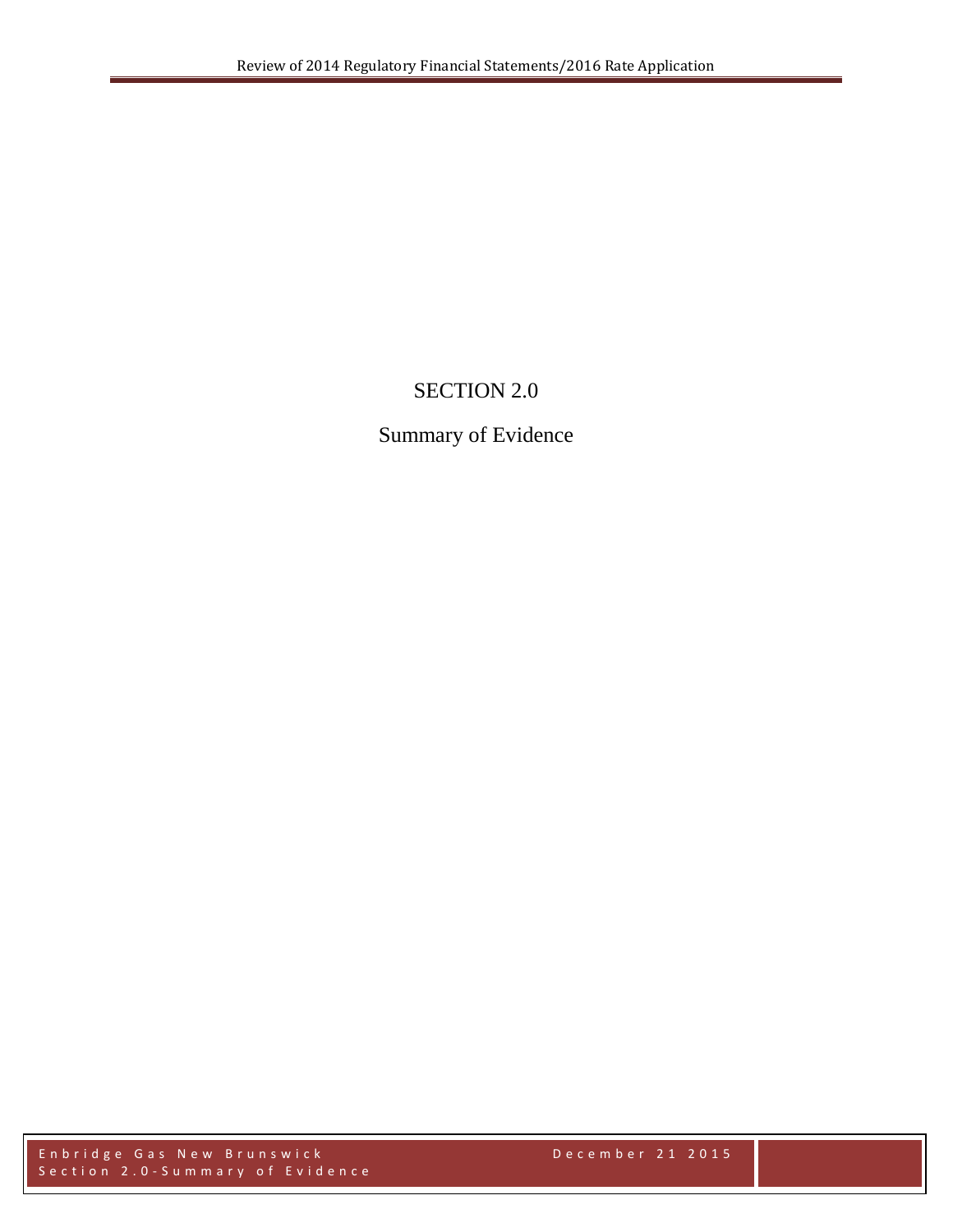### **2.0 Summary of Evidence**

 Enbridge Gas New Brunswick Limited Partnership, as represented by its general partner Enbridge Gas New Brunswick ("EGNB") has filed this rate application ("Application") in accordance with the *Gas Distribution Act, 1999* ("GDA"), the *Energy and Utilities Board Act* and the *Rates and Tariffs Regulation* ("Regulation") and its 2014 Regulatory Financial Statements in accordance with prior decisions of the New Brunswick Energy and Utilities Board ("Board")*.* 

### Minimum Filing Requirements

 In its April 17, 2014 Decision, the Board addressed the issue of Minimum Filing Requirements ("MFR") at page 30:

 "The Board has carefully considered the submissions of the parties. EGNB is ordered to propose minimum filing requirements to the Board at a date to be set by the Board."

 In the filing for Matter 253, EGNB proactively prepared additional evidence based on input from previous Hearings in an attempt to develop Minimum Filing Requirements. As feedback on the additional evidence was well received from all parties involved in the Hearing, EGNB has provided an expanded section of additional evidence in Section 11.

### Budget 2016

 A utility's cost of service rates are typically established to align with the fiscal year of the utility. This allows the utility to properly prepare annual forward year projections of costs and throughput, which are the key inputs to establish cost of service rates, and thereby align such projections with the rate setting period.

 The revenue requirement used to determine the rates in this Application is based on EGNB's 2016 Budget. The 2016 Budget includes a proposed Incentive Program to stimulate the existing infill opportunities and a Customer Retention Program to defend the public utility's revenue and customer base and protect rates for remaining customers.

 EGNB has adjusted certain inputs which affect the 2016 Budget as a result of two studies that were completed during 2015. A depreciation study and capitalization study were completed in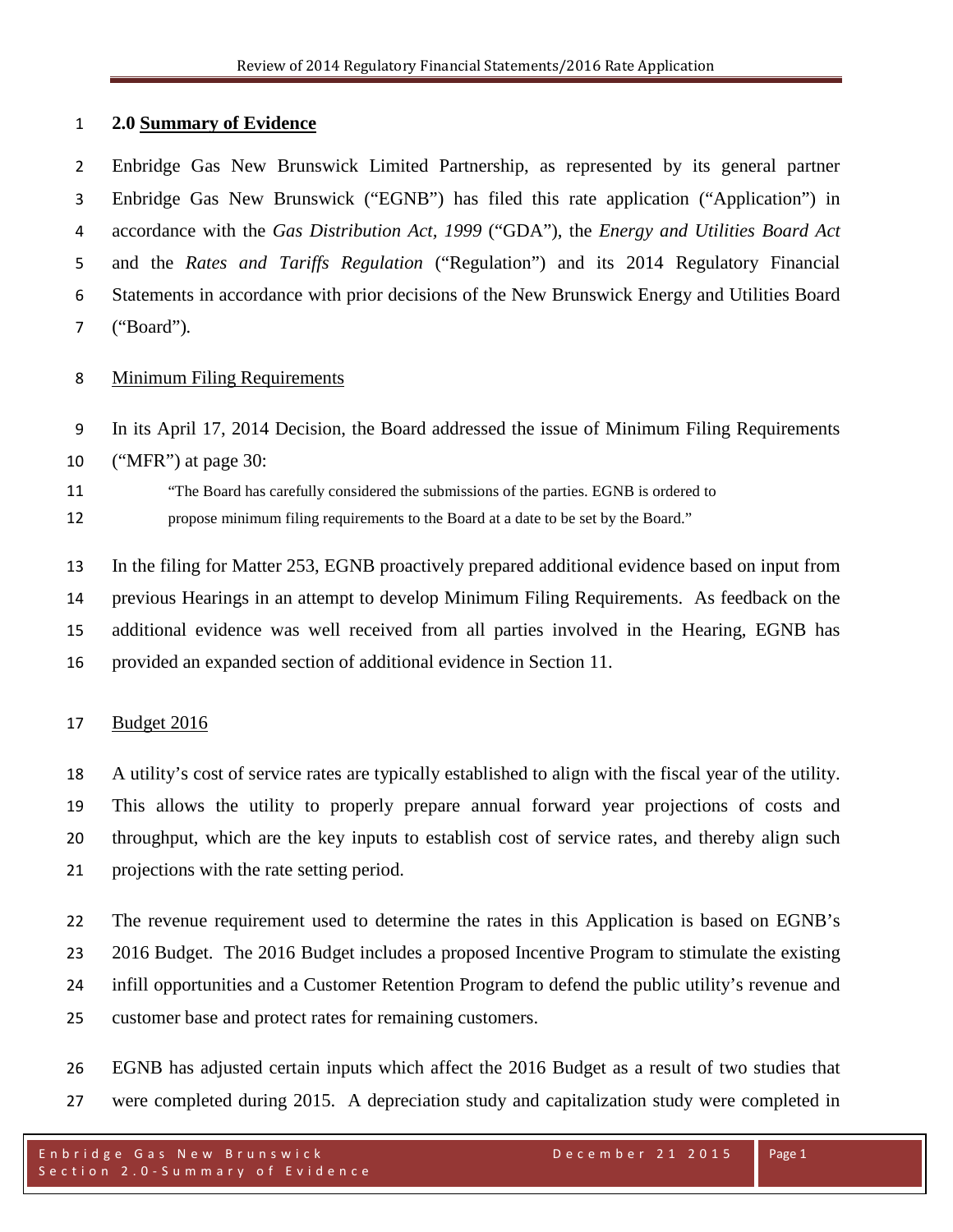order to better assess and improve the accuracy of budget inputs. The 2016 Budget, the Gannett Fleming Depreciation Study, the EGNB Capitalization Study and other supporting documentation for the items mentioned above can be found in Section 3.

## 2014 Regulatory Financial Statements

 EGNB's 2014 Regulatory Financial Statements have been included in this Application and EGNB is applying for their approval by the Board. The 2014 Regulatory Financial Statements can be found in Section 4.

### Market Based Rates

 The market based rates and tariffs presented in this Application are based on (a) the current market based methodology approved by the Board prior to January 1, 2012 and (b) Section 4(2) of the Regulation. Section 4(2) provides that in determining rates and tariffs when utilizing the market based method or technique, the Board shall use electricity as the alternative energy source and ensure a target annual savings level of 20% at the time of setting rates for the Small General Service class, and use No. 2 Heating Oil as the alternative energy source and ensure a target annual savings level of 15% at the time of setting rates for those classes of customers other 16 than the Small General Service class.

 For the 2016 Budget, an examination of the market based rates methodology was completed. Adjustments were made to the oil price spreads based on recent Board decisions. Details of the changes can be found in Section 5.

 The market based rates and tariffs have been calculated for EGNB's rate classes and the supporting documents for the market based rate calculations can be found in Section 5.

### 22 Cost of Service Rates

 The Cost of Service ("COS") distribution rates and tariffs presented in this Application are based on (a) the COS methodology approved by the Board in the December 21, 2010 COS Study Decision with adjustments to reflect decisions of the Board since that time; and (b) Section 4(1) of the Regulation. Section 4(1) requires the adoption of the cost of service method or technique,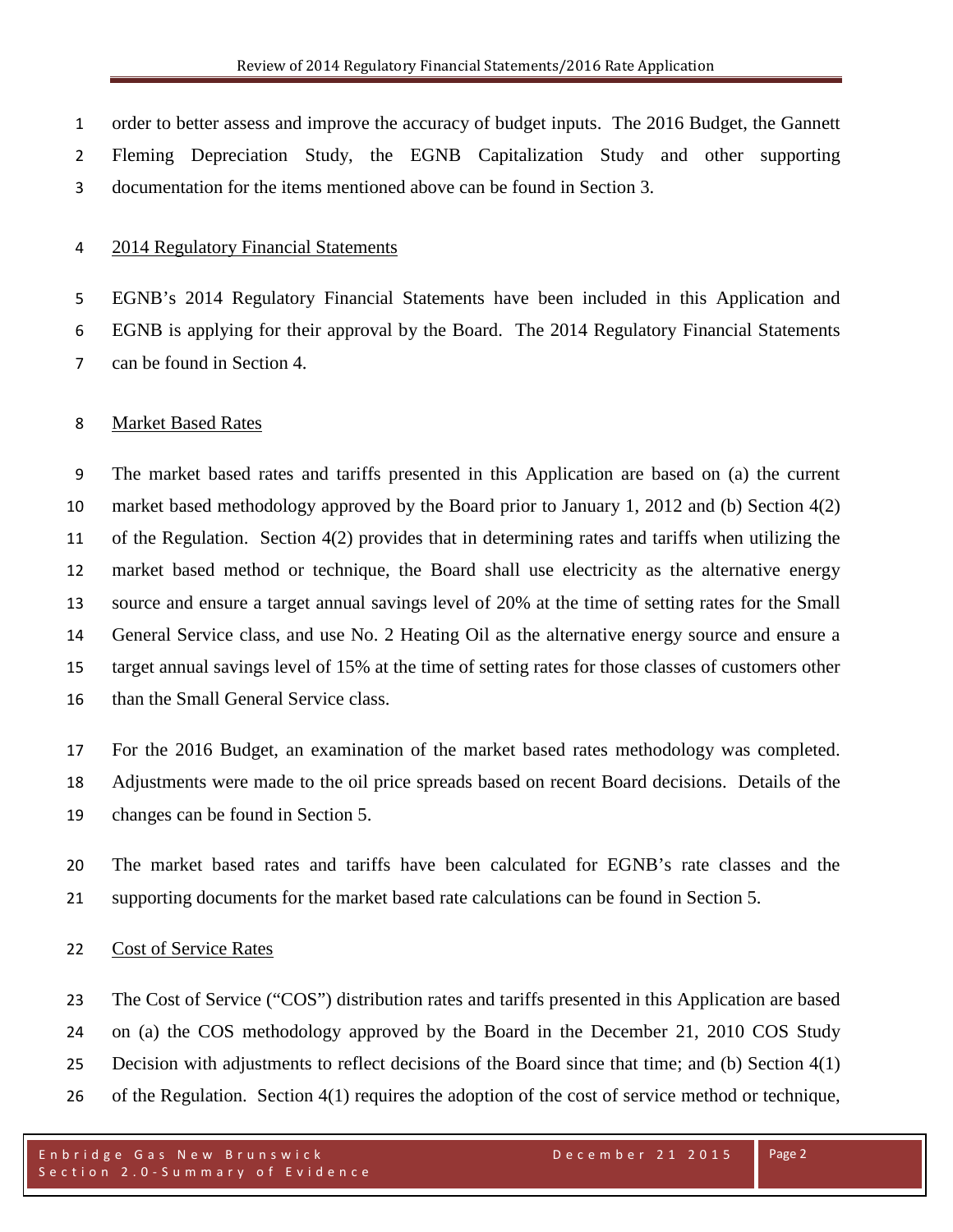- provided that the rates and tariffs for any class of customers shall not exceed the rates and tariffs
- that would apply to that class of customers if determined through the application of the market
- based method or technique.
- The COS distribution rates have been determined for EGNB's rate classes and the results of the
- 2016 COS study are presented in Section 6.

# Market Based vs. COS Rates

 EGNB is proposing the following process, which is consistent with the 2015 Rate Application, for comparing market based rates to COS rates and establishing distribution rates commencing May 1, 2016.

 The distribution rates for each of EGNB's rate classes have been calculated using the market based formula and determined using the 2016 COS study. In the table below, the COS distribution rates are compared to the market based distribution rate calculated for the EGNB rate classes. The 2016 COS study indicates that the distribution rates for the Small General Service class far exceed the market based rate. Therefore, the SGS market based rate has been proposed. As oil prices have decreased considerably since the last Hearing, this has had an impact on commercial rates. As shown in Table 1, the 2016 COS study indicates that the distribution rate for the Mid General Service class also exceeds the market based rate. As a result, a market based rate has also been proposed for the MGS rate class. The distribution rates for all other classes are based on the 2016 COS study and rate design (discussed below) as those rates are lower than the applicable market based rates.

 **Rate Class Market Based Market Based Rate (\$/GJ) Cost of Service Adjusted COS Study Rate (\$/GJ) Rate (incl. Rate Design) (\$/GJ) Filed Rate (\$/GJ) Small General Service** 9.7188 24.7789 - 9.7188 **Mid-General Service** 11.3094 11.9579 11.3094 11.3094 **Large General Service** 11.0883 4.9573 8.9821 8.9821 **Contract General Service** 6.7763 4.5067 6.7088 6.7088 **Industrial Contract General Service** 6.6755 2.6704 3.5614 3.5614 **Off-Peak Service** 8.4821 2.7699 6.2717 6.2717

21 Table 1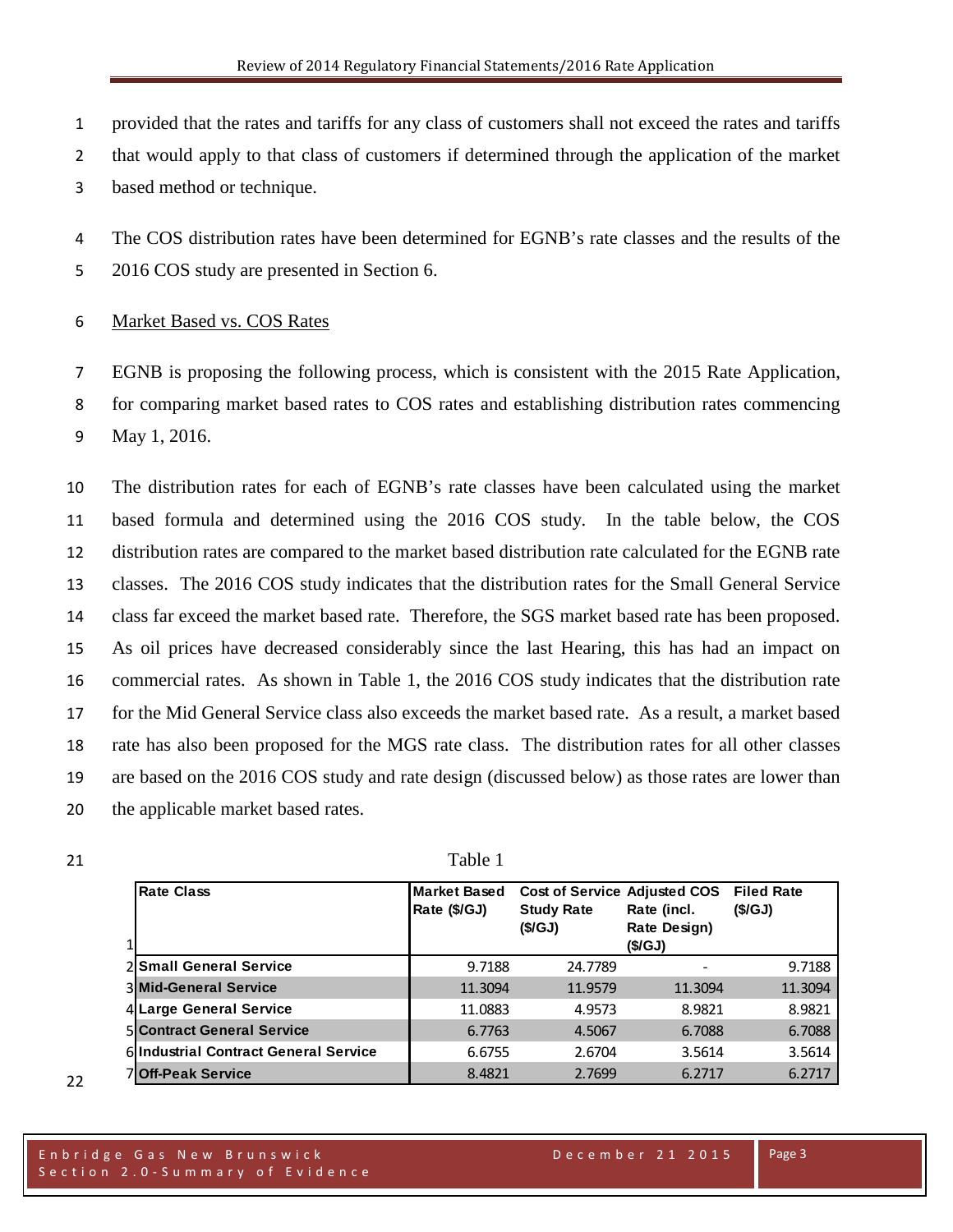# 1 Rate Design

2 In order for rates to be just and reasonable, they have to allow EGNB the opportunity to fully 3 recover its revenue requirement, including its approved rate of return.

 The proposed rate design allows EGNB to fully recover its 2016 revenue requirement. The rationale for the rate design can be found in Section 7. In the event that the Board determines that less of EGNB's 2016 revenue requirement is to be recovered from one or more of EGNB's rate classes, the rates for one or more of the other rate classes must be increased to allow recovery of any shortfall in its 2016 revenue requirement that would otherwise result.

 A comparison of the 2015 approved rates (effective January 1, 2015) to 2016 proposed rates indicates significant reductions in the annual overall bills for the typical customers in all the commercial rate classes. The 2016 SGS distribution rate results in a modest increase in the annual overall bills for the typical residential customer which is similar to the electricity increases approved for this rate class by the Board effective October 1, 2015 for NB Power.

| 14 | Table 2 |
|----|---------|
|    |         |

|                       | Total annual price of natural gas: 2015 Current Rates VS 2016 |           |                       |          |  |  |  |  |  |  |
|-----------------------|---------------------------------------------------------------|-----------|-----------------------|----------|--|--|--|--|--|--|
| <b>Proposed Rates</b> |                                                               |           |                       |          |  |  |  |  |  |  |
|                       | <b>Customer</b>                                               |           |                       |          |  |  |  |  |  |  |
|                       | profile                                                       | Current   | Proposed              |          |  |  |  |  |  |  |
|                       | (Annual                                                       |           | 2015 Rates 2016 Rates |          |  |  |  |  |  |  |
|                       | GJs)                                                          | (\$)      | (\$)                  | % change |  |  |  |  |  |  |
| <b>SGS</b>            | 87                                                            | 1,768     | 1,785                 | 0.9%     |  |  |  |  |  |  |
| <b>MGS</b>            | 520                                                           | 13,779    | 11,612                | $-15.7%$ |  |  |  |  |  |  |
| <b>LGS</b>            | 3617                                                          | 82,045    | 73,538                | $-10.4%$ |  |  |  |  |  |  |
| <b>CGS</b>            | 10759                                                         | 208,886   | 186,418               | $-10.8%$ |  |  |  |  |  |  |
| <b>ICGS</b>           | 203302                                                        | 3,385,283 | 2,952,939             | $-12.8%$ |  |  |  |  |  |  |

15

16 (Based on 2015 budgeted EUG and approved distribution rates versus 2016 budgeted EUG and distribution rates)